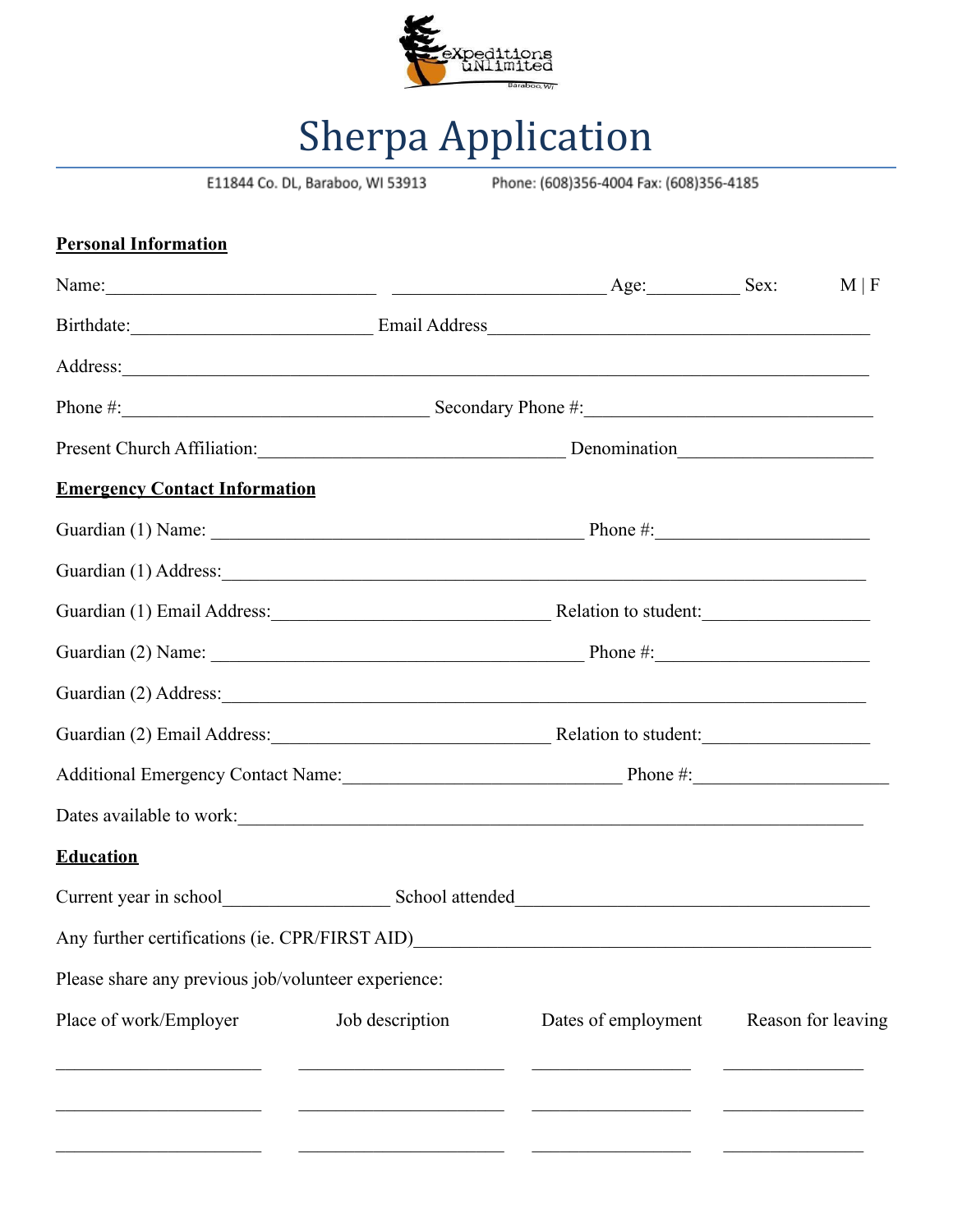## **Health**

| Indicate what you believe your current level of health is:                      | Excellent                          | Good | Fair | Poor                     |  |
|---------------------------------------------------------------------------------|------------------------------------|------|------|--------------------------|--|
| Do you have any allergies? Yes $\parallel$ No                                   | If yes, what are they? How severe? |      |      |                          |  |
| Do you have any health concerns? (asthma, diabetes, epilepsy etc.)<br>severity? | $Yes \mid No$                      |      |      | Please explain including |  |
| Do you have any physical limitations?                                           |                                    |      |      |                          |  |

## **General Information**

In the following, place 1 before areas that you would consider yourself an expert, 2 before areas in which you have casual knowledge and ability, and 3 before areas in which you have little or no experience.

| Guide Assist                                   | <b>Mechanical Skills</b> | <b>Functional tasks</b>   | Other skills |  |
|------------------------------------------------|--------------------------|---------------------------|--------------|--|
| Fire Building                                  | Lawn Care                | Cooking                   | Singing      |  |
| Climbing                                       | Use of Power tools       | Industrial Dishwasher use | Instrumental |  |
| <b>High Ropes Course</b>                       | Vehicle Maintenance      | Bathroom cleaning         | Swimming     |  |
| Paintball                                      | Construction             | Food serving              | Volleyball   |  |
| Canoeing                                       | Landscaping              |                           | Caving       |  |
| Please describe your previous camp experience: |                          |                           |              |  |

Please use a separate sheet of paper to answer the following questions.

- 1. How did you hear about Expeditions Unlimited and the Sherpa Program?
- 2. Why do you want to be a Sherpa and what do you hope to gain from this experience?
- 3. Describe what you expect a basic day/week to look like for you as a part of the Sherpa Program.

 $\mathcal{L}_\mathcal{L} = \mathcal{L}_\mathcal{L} = \mathcal{L}_\mathcal{L} = \mathcal{L}_\mathcal{L} = \mathcal{L}_\mathcal{L} = \mathcal{L}_\mathcal{L} = \mathcal{L}_\mathcal{L} = \mathcal{L}_\mathcal{L} = \mathcal{L}_\mathcal{L} = \mathcal{L}_\mathcal{L} = \mathcal{L}_\mathcal{L} = \mathcal{L}_\mathcal{L} = \mathcal{L}_\mathcal{L} = \mathcal{L}_\mathcal{L} = \mathcal{L}_\mathcal{L} = \mathcal{L}_\mathcal{L} = \mathcal{L}_\mathcal{L}$ 

- 4. Share the details about how you came to know Jesus Christ as your personal savior.
- 5. Describe your time of personal devotions including methods and frequency.
- 6. How do you believe the Christian faith can be a part of what you are doing as a Sherpa at Camp?
- 7. Describe your work ethic. How might you handle doing a task that you don't enjoy?

**References:** Give the names of three people who Expeditions Unlimited may send a personal reference form to.

| Name | E-mail | Relationship | <b>Years Acquainted</b> |
|------|--------|--------------|-------------------------|
|      |        |              |                         |
|      |        |              |                         |
|      |        |              |                         |
|      |        |              |                         |
|      |        |              |                         |